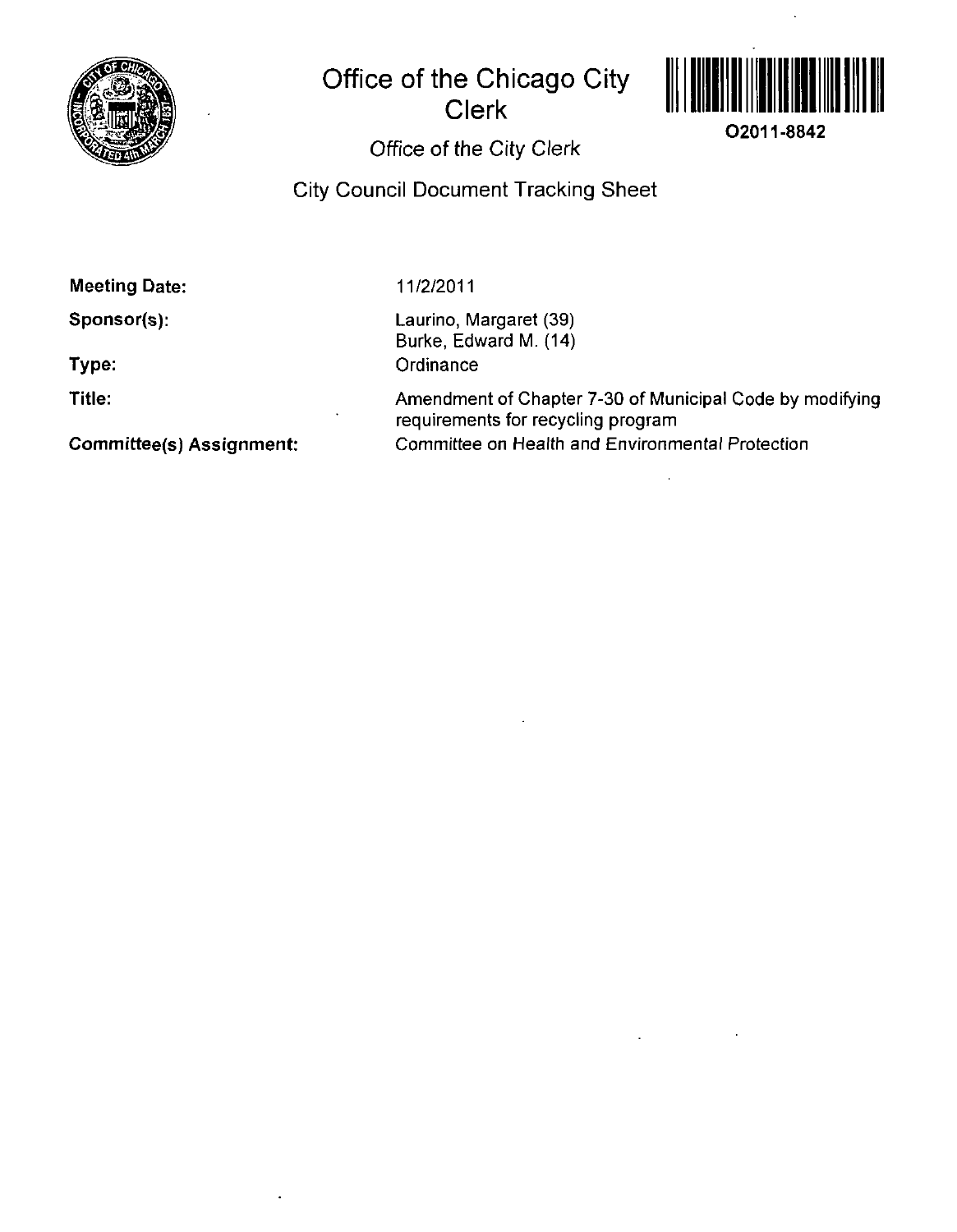**Committee on Health and Environmental Protection** 

### **ORDINANCE**

### **BE IT ORDAINED BY THE CITY COUNCIL OF THE CITY OF CHICAGO:**

SECTION 1. Chapter 7-30 of the Municipal Code of Chicago, is hereby amended by inserting the language underscored and deleting the language stricken through as follows:

### **7-30-010 Definitions.**

 $\label{eq:reduced} \mathcal{A} = \mathcal{A}$ 

*(Omitted text is unaffected by this ordinance)* 

(a) "Commissioner" shall mean the Commissioner of the Department of Business Affairs and Consumer Services Protection of the City.

*(Omitted text is unaffected by this ordinance)* 

(c) "Department" shall mean the City\*s Department of Business Affairs and Consumer Services Protection.

**(Omitted text is unaffected by this ordinance)** 

#### **7-30-020 Recycling program requirements.**

*(Omitted text is unaffected by this ordinance)* 

(b) Each operator or its designee shall maintain a copy of the annual report submitted to the Department of Environment in accordance with the requirements of Section 7-30-020(c).

(c) Each operator or its designee shall submit an annual report, swom by an affidavit, to the Department of Environment covering the preceding calendar year, beginning with a report covering calendar year two thousand nine (2009) which shall state the following:

(1) a good faith estimate of the total amoimt of carryout plastic bags and other film plastic weight that is collected and transported for recycling for the total of its stores that it operates within the City of Chicago, the physical location at which such recycling occurred, and the costs to the operator of such efforts; and

(2) any other information that the Commissioner  $ef$  the Department of Environment shall require by rule. Such annual report shall be submitted to the Department of Environment no later than February twenty-eighth (28th) following the calendar year to which the armual report relates.

 $\bar{\mathcal{L}}$